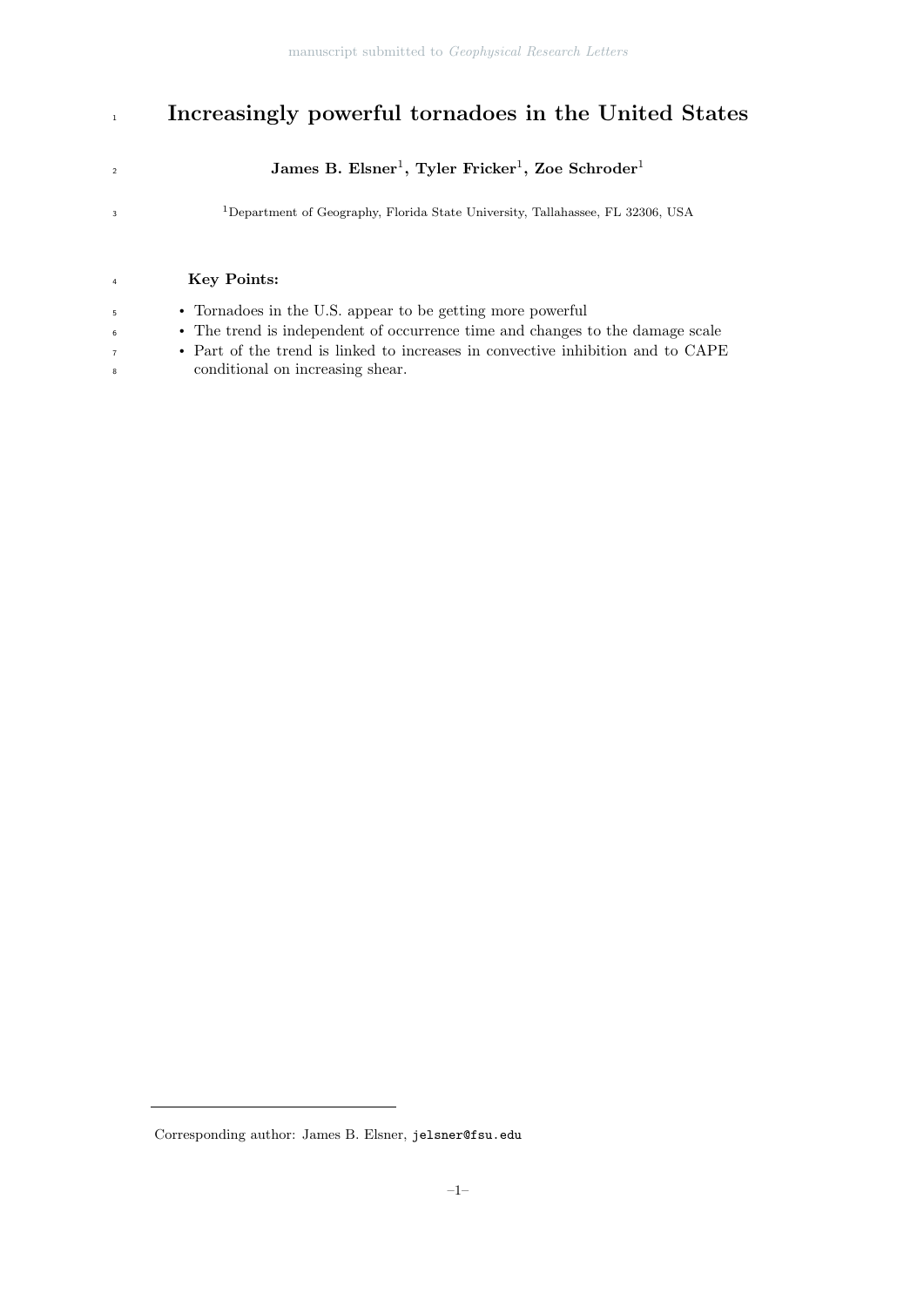#### Abstract

 Storm reports show an upward trend in the power of tornadoes from longer and wider paths and higher damage ratings. Quantifying the magnitude of the increase is difficult given diurnal and seasonal influences on tornadoes embedded within natural variations and made worse by changes for rating damage. Here the authors solve this problem by fitting a statistical model to a metric of power during the period 1994–2016. They find an increase of 5.5% [(4.6, 6.5%), 95% CI] per year in tornado power controlling for the diurnal cycle, seasonality, natural climate variability, and the switch to a new damage scale. A portion of the trend is attributed to long-term changes in convective storm environments involving dynamic and thermodynamic variables and their interactions. Increasing tornado power is occurring in environments where the effect of convective available potential energy is enhanced by increasing vertical wind shear.

# 1 Introduction

 $\mu$ <sub>22</sub> Tornadoes are nature's most violent storms with winds that can exceed 120 m s<sup>-1</sup>. <sup>23</sup> A mobile Doppler radar estimated a near-ground-level wind speed of 135 m s<sup>-1</sup> in the Bridge Creek-Moore, Oklahoma tornado of May 3, 1999. How global warming will affect tornadoes remains an open question. It has been argued that because of data inadequacy and limited physical understanding of the processes that cause tornadoes it is difficult to find trends related to climate change (Kunkel et al., 2013). However these arguments are based on studies that are at least five years old, focus exclusively on tornado occurrences, and use methods that lack ways to include intervening factors at multiple levels (e.g., hourly and seasonal). Here we focus on tornado power and use a hierarchical statistical model that controls for the known behavior of tornado activity.

 We note that while the annual number of strong and violent tornadoes (EF2 or worse) has remained relatively consistent from year to year, the number of days with many tornadoes is on the rise (Brooks, Carbin, & Marsh, 2014; Elsner, Elsner, & Jagger, 2015; Tippett, Lepore, & Cohen, 2016; Tippett, Sobel, Camargo, & Allen, 2014). An increase in the number of big tornado days implies a larger threat of damaging tornadoes (Elsner, Jagger, Widen, & Chavas, 2014) with the percentage of violent tornadoes (EF4 or worse) increasing with increasing outbreak size. Less than 4% of tornadoes occurring on days with between 16 and 31 tornadoes are rated EF3 or higher while more than 8% of tornadoes occurring on days with more than 63 tornadoes are rated similarly (Table 1). Increases occur for the percentage of violent (EF4 and EF5) tornadoes as well. This leads us to hypothesize that tornadoes have become more powerful.

Table 1. Tornado statistics by tornado-day size. Numbers are based on all tornado reports over the period 1994–2016. Data are from the Storm Prediction Center.

| Tornado Day<br>Size (No. Tor.) | Number of<br>Cases | Total Number<br>of Tor. | % Tor. Rated<br>Intense $(EF3+)$ | % Tor. Rated<br>Violent $(EF4+)$ |
|--------------------------------|--------------------|-------------------------|----------------------------------|----------------------------------|
| 1                              | 1088               | 1088                    | 0.37                             | 0.00                             |
| $2 - 3$                        | 1068               | 2581                    | 0.39                             | 0.00                             |
| $4 - 7$                        | 874                | 4521                    | 0.82                             | 0.09                             |
| $8 - 15$                       | 644                | 6921                    | 1.99                             | 0.38                             |
| 16-31                          | 295                | 6466                    | 3.34                             | 0.57                             |
| $32-63$                        | 103                | 4355                    | 5.49                             | 1.08                             |
| >63                            | 25                 | 2018                    | 8.18                             | 2.23                             |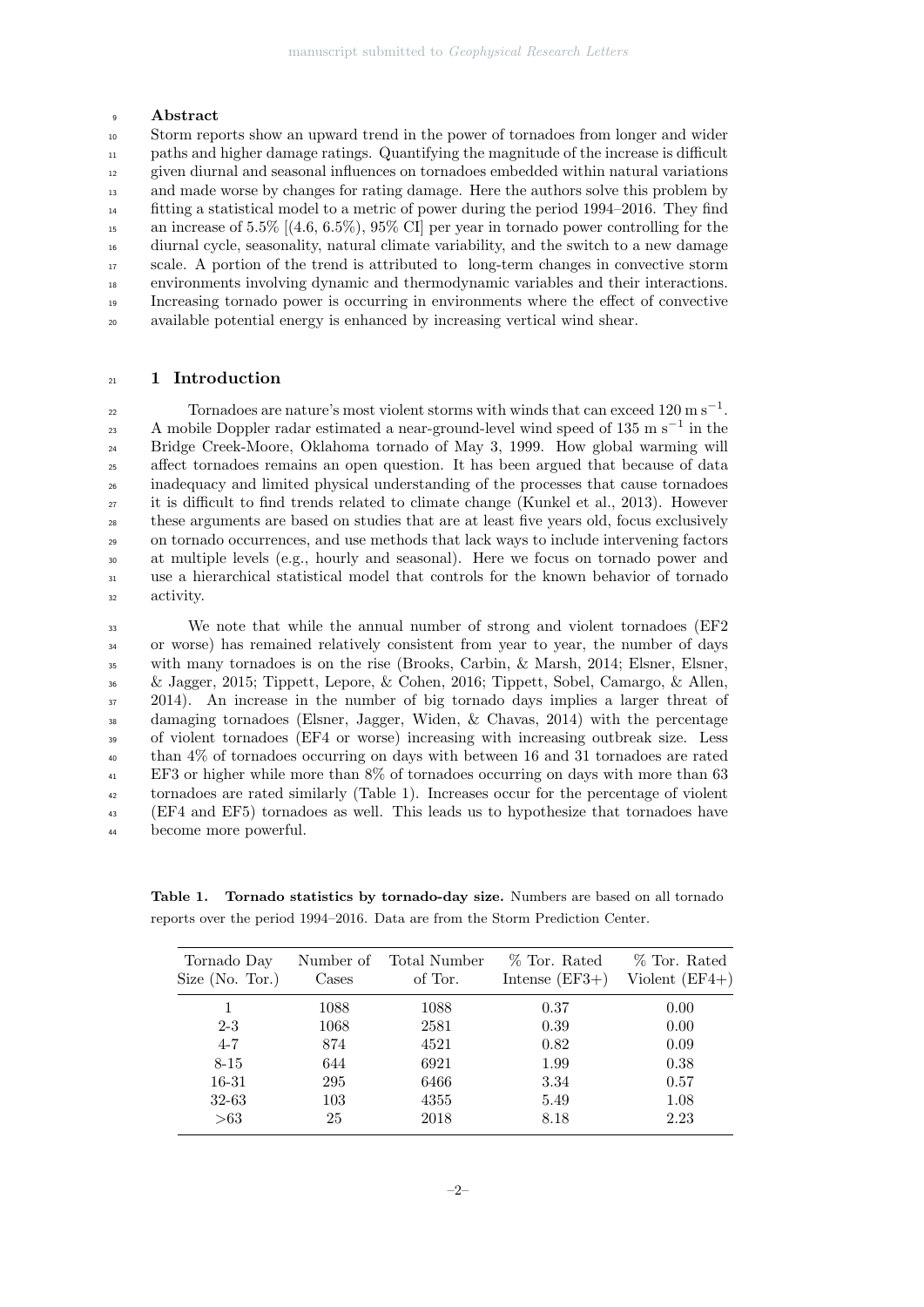# 2 Results

 Tornado power is metered by the energy dissipated near the ground (Fricker, Elsner, & Jagger, 2017). On average the longest lasting tornadoes generate the most extreme wind speeds (Brooks, 2004; Elsner, Jagger, & Elsner, 2014; Fricker & Elsner, 2015). And indeed damage paths are getting longer (see Appendix Fig. A1). Mul- tiplying path area, air density, and wind speed gives an estimate of the total energy dissipated by a tornado (Fricker et al., 2017) (See §Methods). For the set of 27,950 tor- nadoes during the period 1994–2016, the median energy dissipation is 2.22 gigawatts (GW) with an inter-quartile range between .27 and 17 GW. Tornado power is highly  $_{54}$  correlated  $(r > .9)$  with the destructive potential index developed at the U.S. Storm Prediction Center (SPC) (Fricker & Elsner, 2015) and with the number of casualties when people are present (Fricker et al., 2017). The Tallulah-Yazoo City-Durant tor- nado (Louisiana and Mississippi) of 24 April 2010 that killed ten and injured 146 had an estimated power of 66,200 GW. Annual statistics of tornado power show clear up- ward trends with the median, quartiles, and 90th percentile all on the rise over the period 1994–2016 (Fig. 1).

Figure 1. Annual energy dissipation by year. The black dot is the median and the red dot is the 90th percentile value each year. The vertical bar extends from the lower to upper quartile numbers.



 The observed increase in power might be the result of shifts in when and where  $\epsilon_2$  tornadoes occur (Agee, Larson, Childs, & Marmo, 2016). Also, at least a portion of the rise is due to a change in the procedures to rate the damage left behind. The EF damage rating scale was revised from the original F scale (and was put into operational use in 2007) with better standards for determining what was previously subjective including additional structures and vegetation, expanded degrees of damage, and a better accounting of construction quality. Figure 2 shows tornado power grouped by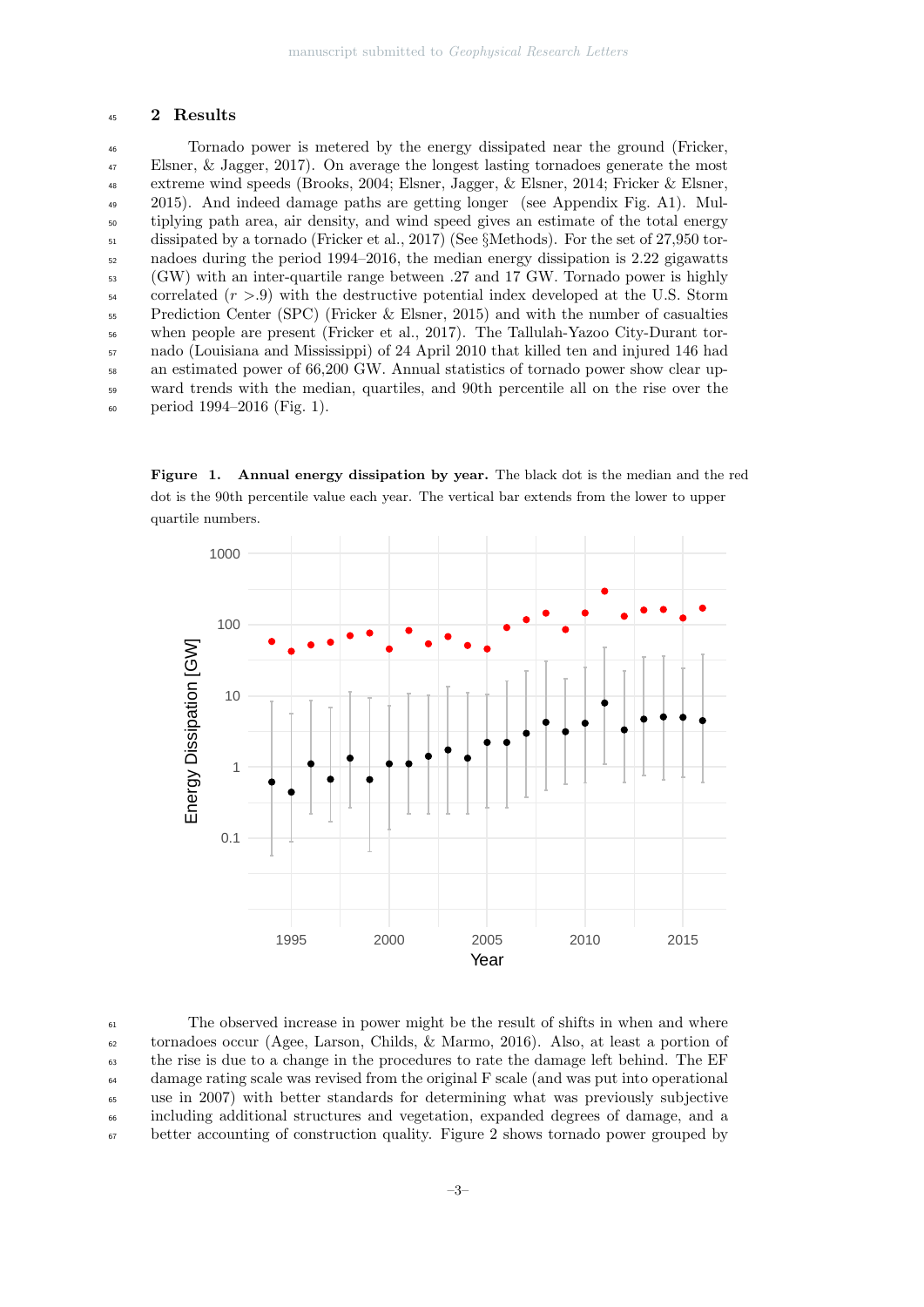$\epsilon_{68}$  the change in the EF rating scale, El Niño/La Niña, month of occurrence (genesis),

<sup>69</sup> and by time of day (in hours). Mean energy dissipation is relatively higher at night,  $\pi$ <sup>0</sup> during La Niña, in the cooler months, and after the implementation of the EF rating

<sup>71</sup> procedure.

 To test the hypothesis of an upward trend, after accounting for these known influences, we fit a hierarchical regression model to the per-tornado power using all available tornado reports over the period 1994–2016. The model has a log-normal distribution for the likelihood on the per-tornado power where a lower bound is set at 444 kW; a value just below the least powerful tornado in the record. Fixed effects in the  $\pi$  model include the bivariate index for ENSO and a variable to mark the year when the  $\frac{78}{78}$  switch to the new damage rating procedures were put in place (2007). Random effects include month and hour to capture the cyclic change in energy at these respective time scales. A term indexing the year of occurrence is included as a fixed effect to test our hypothesis and to quantify the residual trend per annum (see §Methods Summary).

Figure 2. Energy dissipation grouped by EF change, ENSO, month, and hour. The dot is the geometric mean for each subgroup and the gray bars extend one standard deviation from the mean.



 As expected the model shows the cycle of alternating ocean-atmosphere con- ditions in the equatorial Pacific, known as ENSO, is an important and significant <sup>84</sup> influence on tornado power with a regression coefficient expressed as a multiplicative <sup>85</sup> decrease of .93  $[(.90, .96), 95\% \text{ CI}]$  for every one standard deviation increase (going <sup>86</sup> from La Niña to El Niño) in the bivariate ENSO index (exponentiating the coefficient  $\frac{87}{100}$  in Table 2). This is consistent with the fact that under La Niña conditions (especially during winter) amplified upper-air troughs move across North America with warmer than normal temperatures in the Southeast and cooler than normal temperatures in the Northwest, which sets the stage for severe weather outbreaks that are intensified by a strong jetstream (Allen, Tippett, & Sobel, 2015; Cook, Leslie, Parsons, & Schae- $_{92}$  fer, 2017; Cook & Schaefer, 2008). The model also shows that the procedures put in place following the adoption of the EF damage rating scale results in an increase in power by a factor of 1.41 [(1.24, 1.59), 95% CI]. This increase is expected given the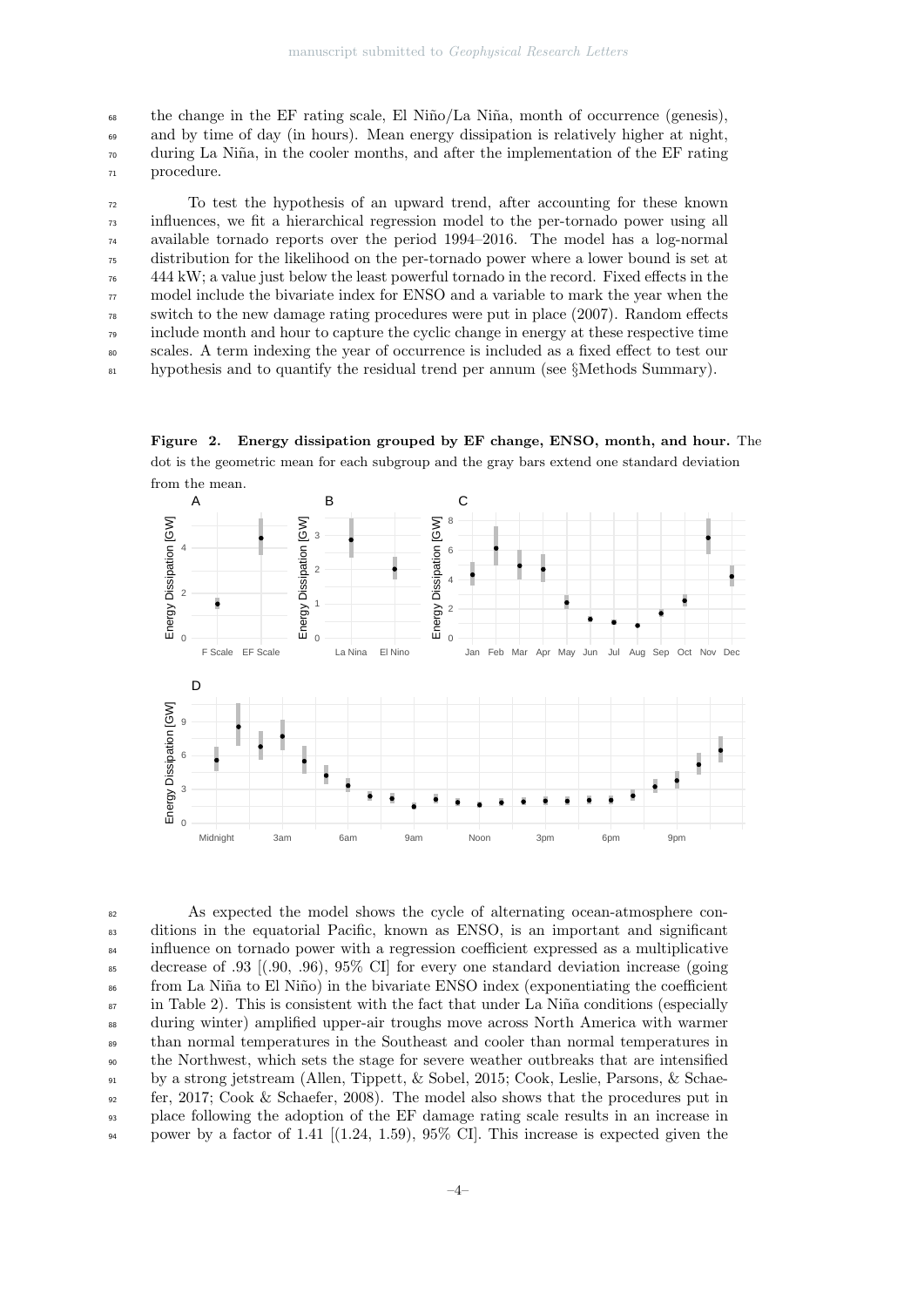- improvements after adoption in damage surveys including more precise and inclusive
- damage indicators.

Table 2. Fixed effects. Estimated coefficients on the fixed effects terms in the model. The Error is one standard deviation. The lower and upper 95% credible intervals are given.

|                       | Estimate | Error | 1-95% CI | u-95% CI |
|-----------------------|----------|-------|----------|----------|
| $\alpha$              | 21.298   | 0.023 | 21.253   | 21.344   |
| $\beta_{ENSO}$        | $-0.068$ | 0.016 | $-0.101$ | $-0.036$ |
| $\beta_{\rm EF?}$     | 0.341    | 0.063 | 0.217    | 0.462    |
| $\beta_{\text{Year}}$ | 0.054    | 0.005 | 0.045    | 0.063    |

 Most importantly the model shows a significant upward trend in tornado power at a rate of 5.5% [(4.6, 6.5%), 95% CI] per year. The magnitude of the increase depends on the data and the model that controls for diurnal and seasonal variability, the ENSO cycle, and implementation of the EF rating scale. The model quantifies the increasing ferocity of tornadoes independent of the other factors considered and lends support to our hypothesis that as tornado-days become larger the tornadoes themselves are becoming more powerful. The base rate from which the upward trend depends on the time of the year through the random-effect term, but the monthly trends appear to track the data well (Fig. 3).

Figure 3. Upward trends in tornado power by month. The black dot is the median and the red dot is the 90th percentile value each year. The vertical bar extends from the lower to upper quartile numbers. The black line is the modeled trend with a 95% CI band shown in red shading.



#### 3 Discussion

 The study is retrospective but our hierarchical modeling strategy can help un- cover clues about what might be happening as the earth warms. We conjecture that at least a portion of the upward trend in tornado power is related to long-term changes in regional environments associated with severe thunderstorms. Modeling studies project increases in convective available energy (CAPE) with a warmer cli- mate (DelGenio, Yao, & Jonas, 2007; Diffenbaugh, Scherer, & Trapp, 2013; Trapp, Diffenbaugh, & Gluhovsky, 2009), and we previously hypothesized that climate change and increases in CAPE could be leading to more active areas of severe convection on days with tornadoes (Elsner, Jagger, & Elsner, 2014). Increases in CAPE with global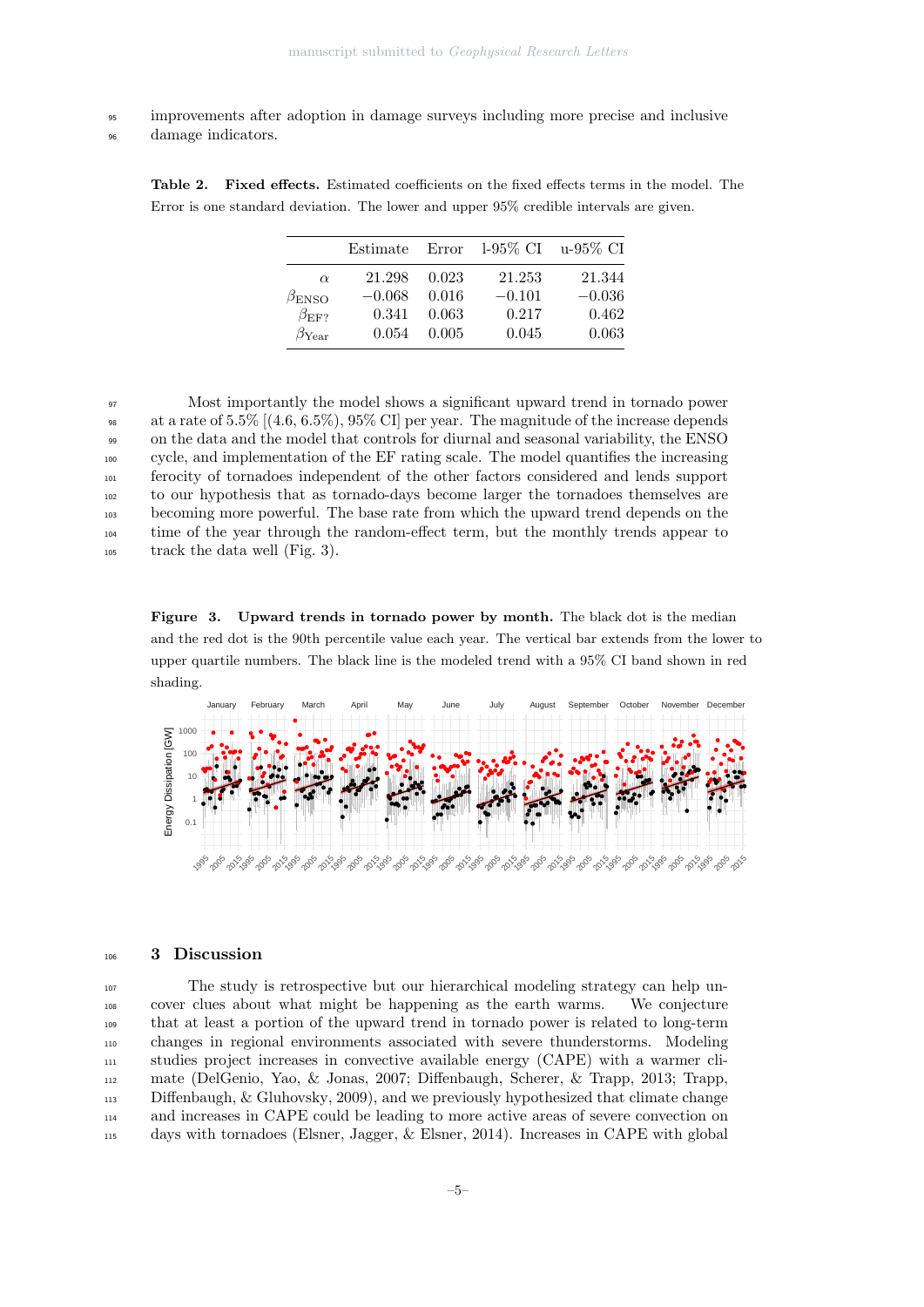warming are documented in both climate models (Sobel & Camargo, 2011) and cloud-<sup>117</sup> system-resolving models (Romps, 2011), and these increases have theoretical support <sup>118</sup> (Seeley & Romps, 2015; Singh & O'Gorman, 2013).

<sup>119</sup> .

 Here we examine how regional environmental factors including CAPE, convective inhibition (CIN), and storm relative helicity (SRH) are related to the trend in tornado power. We use gridded reanalysis data at 1800 UTC on (outbreak) days with at least ten tornadoes (there are 748 such days in the period January 1994 through September 2014). We spatially average values for each of the three environmental variables sepa- rately over all grids within the domain defined by the tornado genesis locations for that day. Averages over all outbreak days by year show upward trends in SRH (Tippett et 127 al., 2016) and SRH (Fig. 4[B & C]). We include the environmental variables in models for average tornado power (averaged over all tornadoes in the outbreak and scaled by the area of the domain) and find the best model when CAPE and SRH are used as an interaction term. In other words, the model indicates that CAPE's effect on tornado power is significantly enhanced with increasing SRH (Fig. 4[A]). For example, with 132 average SRH values at 100 J/kg tornado power increases by 18% per 1000 J/kg of CAPE but with average SRH values of 250 J/kg power increases by 55% for the same  $1000 \text{ J/kg of CAPE. Importantly the magnitude of the trend in a model that includes }$  the environmental variables is 24% lower compared with the magnitude of the trend in a model that excludes the variables. Thus we conclude that increasing tornado power is occurring in environments with increasing CIN and in environments where the effect of CAPE is being enhanced by increasing SRH.

Figure 4. Upward trends in storm relative helicity (SRH), convective inhibition (CIN), and the conditional effect of convective available potential energy (CAPE). The sloping black lines denote point estimates of the trends and the gray ribbons indicate the 95% uncertainty bound around the point estimates.

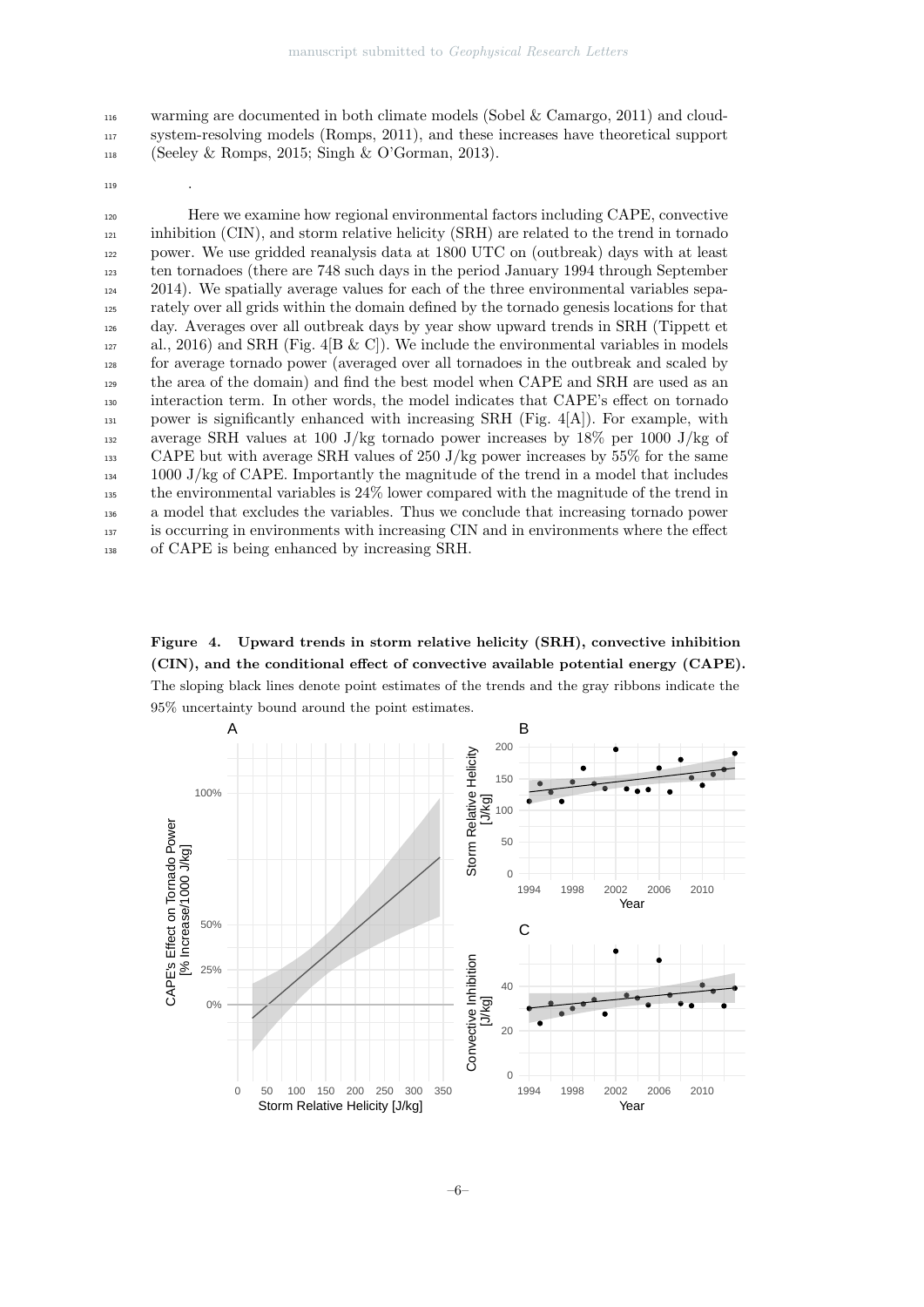In summary, we identified an upward trend in tornado power after accounting for known factors and then demonstrated that a portion of the trend is statistically related to CAPE conditional on SRH. More definitive answers to important questions concerning climate change and tornadoes will need to wait for a better theoretical understanding of tornado processes. But the large number tornadoes that occur each year provides a generous sample that allows researchers to use hierarchical model to separate potential climate-change signals from noise.

#### <sup>146</sup> 4 Methods

## <sup>147</sup> 4.1 Energy dissipation (power)

Energy dissipation (power) for each tornado is computed as:

$$
E = A_p \rho \sum_{j=0}^{5} w_j v_j^3,
$$
 (1)

<sup>148</sup> where the summation is over the six possible EF ratings  $(0, 1, 2, 3, 4 \text{ and } 5)$ ,  $A_p$  is the area of the tornado's path [units of square meters],  $\rho$  is air density [1 kg m<sup>-3</sup>], <sup>150</sup> v<sub>j</sub> is the midpoint wind speed [m s<sup>-1</sup>] for each damage rating (EF scale) j,  $w_j$  is the <sup>151</sup> corresponding fraction of path area by damage rating, and 5 is the maximum damage <sup>152</sup> rating. Path area is the product of path width and path length. Path length is known <sup>153</sup> to a relatively high degree of accuracy (Doswell, Edwards, Thompson, Hart, & Crosbie,  $154$  2006). Multiplying the units from the individual terms results in E being measured <sup>155</sup> in a unit of power [kg m<sup>2</sup> s<sup>-3</sup> = Joule/s = Watt (W)]. Path length and width and <sup>156</sup> maximum EF rating are listed in the Storm Prediction Center's tornado database.

 The database is compiled from the National Weather Service's (NWS) Storm Data, and includes all known tornadoes dating back to 1950. Here we focus on the available recent period of this record from 1994–2016. The fraction of path area is that recommended by the U.S. Nuclear Regulatory Commission (Fricker & Elsner, 2015), which combines a Rankine vortex with empirical estimates derived from detailed storm surveys (Ramsdell & Rishel, 2007). Threshold wind speeds for the EF ratings are a three second gust. With no upper bound on the EF5 wind speeds, the midpoint wind speed is set at 97 m s<sup>-1</sup> (7.5 m s<sup>-1</sup> above the threshold wind speed consistent with the EF4 midpoint speed relative to its threshold). Tornado energy is highly correlated with the destructive potential index (Thompson & Vescio, 1998). Additional details and justification for energy dissipation as a valid measure of tornado power are given in Fricker et al. (2017). Tornado power by EF rating is given in Table 3.

Table 3. Tornado power by EF rating. Numbers are in gigawatts (GW) and are based on the 27,950 tornadoes over the period 1994–2016.

| $(E)$ F Rating   | n     | Median | Total    | Arithmetic<br>Mean | Geometric<br>Mean |
|------------------|-------|--------|----------|--------------------|-------------------|
| $\left( \right)$ | 17182 | 0.5    | 73329.6  | 4.3                | 0.6               |
| 1                | 7735  | 12.5   | 364162.5 | 47.1               | 10.8              |
| 2                | 2224  | 91.4   | 609230.8 | 273.9              | 77.5              |
| 3                | 650   | 615.7  | 827474.3 | 1273.0             | 495.4             |
| 4                | 145   | 1631.0 | 511177.8 | 3525.4             | 1427.6            |
| 5                | 14    | 6458.5 | 130239.0 | 9302.8             | 5622.7            |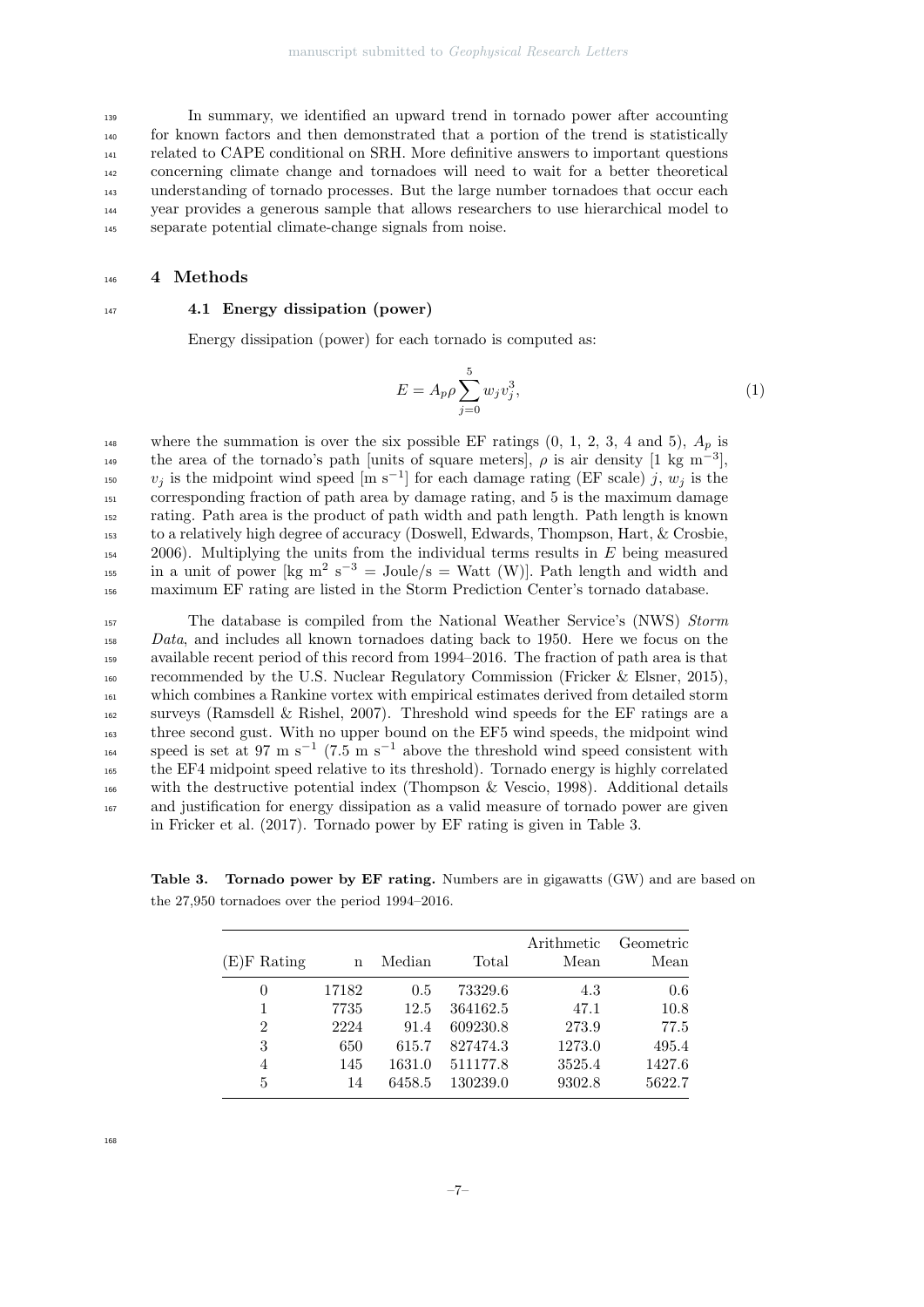## <sup>169</sup> 4.2 Statistical models

For each tornado a log-normal distribution is assumed for its power with a lower bound set to 444 kW. The geometric means of the distributions are logically related to the fixed effects and their coefficients  $(\beta)$  including year of occurrence, the bivariate ENSO index, and an indicator variable to mark the year when the switch to the new damage rating procedures were put in place. Variations in power by month and hour are modeled as random intercept effects so the corresponding coefficients are vectors of length 12 and 24, respectively. Mathematically the regression model is expressed as:

> $ln(E|E > 444000) = \alpha + \beta_{Year}$ Year +  $\beta_{ENSO}$ ENSO +  $\beta_{EF}$ ?EF?+  $\beta_{\text{Month}}(1|\text{Month}) + \beta_{\text{Hour}}(1|\text{Hour})$

 To examine the influence environmental variables including CAPE, CIN, and SRH have on reducing the upward trend, a similar regression model is fit to power per unit area averaged over all tornadoes on a day with at least ten tornadoes. A model using outbreak-level data (rather than tornado-level data) is needed because the scale of individual tornadoes is much smaller than the scale at which the environmental variables are resolved. Here values for the environmental variables on a regular grid are averaged over a convex polygon domain enclosing all the tornado genesis locations for that day. The best model (lowest Akaike information criterion (AIC) value) includes <sup>178</sup> CIN and an interaction between CAPE and SRH.

179 4.3 Code and data

 Analysis and modeling are performed using the software environment R (http:// www.r-project.org). Models are fit using maximum likelihood procedures with func- tions in the lme4 package Bates, M¨achler, Bolker, and Walker (2015) and using Bayesian simulations in the Stan computational framework (http://mc-stan.org/) accessed with the **brms** package Bürkner (2017). To improve convergence and guard against over-fitting with the Bayesian procedures, we specified mildly informative con- servative priors. The codes and data to reproduce the results from this study are available here https://github.com/jelsner/tor-pwr-up and here https://github .com/jelsner/get-NARR.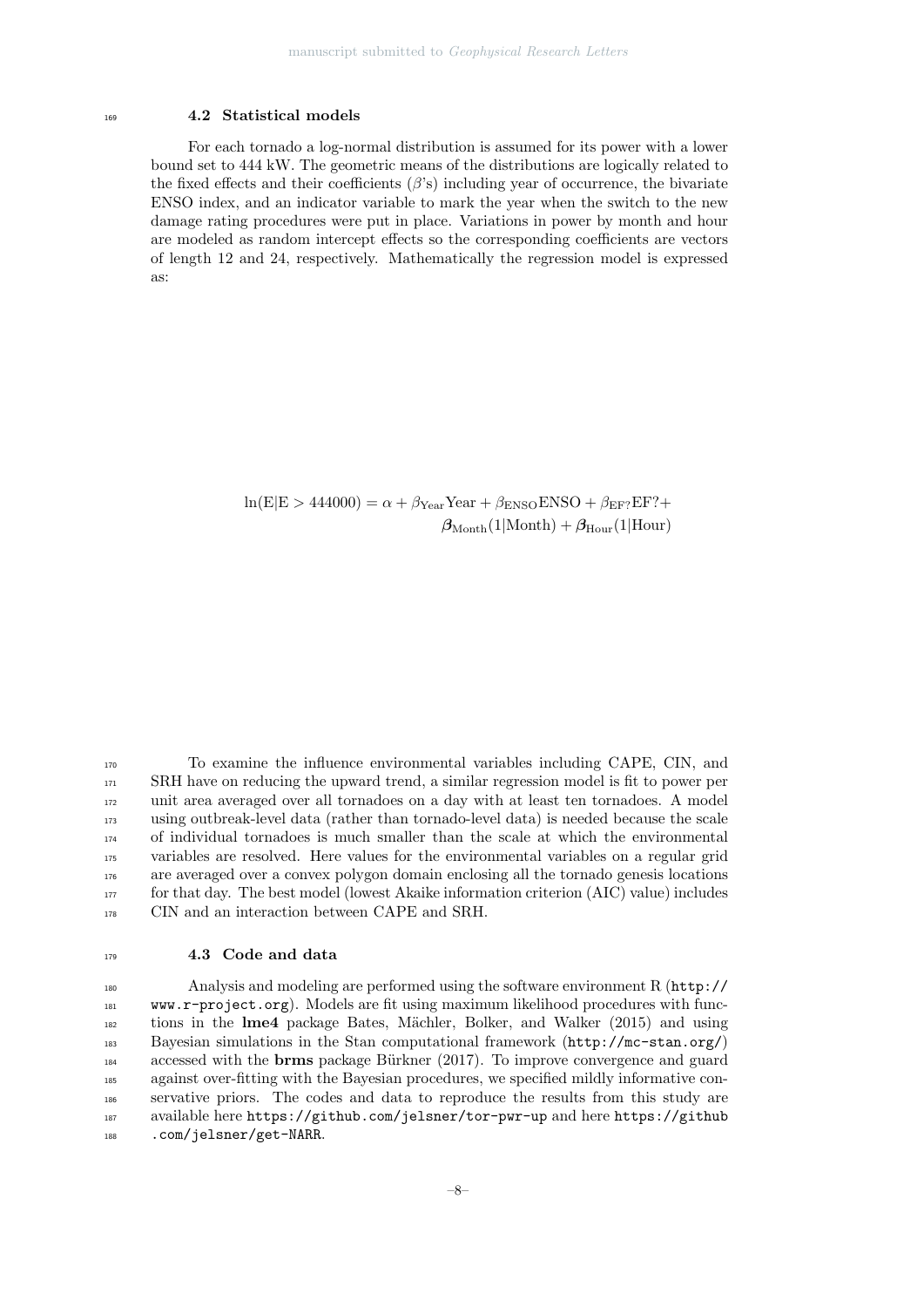# 189 A Distributions of path length and path width by year



Figure A1. Distributions of path length and path width by year. Path widths narrower than one meter are not plotted.

### Acknowledgments

- The code and data to reproduce the results from this study are available from https://
- github.com/jelsner/tor-pwr-up and https://github.com/jelsner/get-NARR.

# References

- Agee, E., Larson, J., Childs, S., & Marmo, A. (2016, 05). Spatial redistribution of USA tornado activity between 1954 and 2013. Journal of Applied Meteorology and Climatology, 55, 1681-1697.
- Allen, J. T., Tippett, M. K., & Sobel, A. H. (2015). Influence of the El Ni˜no/Southern Oscillation on tornado and hail frequency in the United States. **Nature Geosciences**, 8, 278-283.
- Bates, D., M¨achler, M., Bolker, B., & Walker, S. (2015). Fitting linear mixed-effects models using lme4. Journal of Statistical Software, 67 (1), 1–48. doi: 10.18637/ jss.v067.i01
- Brooks, H. E. (2004). On the relationship of tornado path length and width to in-tensity. Weather and Forecasting, 19 , 310-319.
- Brooks, H. E., Carbin, G. W., & Marsh, P. T. (2014). Increased variability of tornado occurrence in the united states.  $Science$ ,  $346(6207)$ ,  $349-352$ . Re- trieved from http://science.sciencemag.org/content/346/6207/349 doi: 10.1126/science.1257460
- <sup>209</sup> Bürkner, P.-C. (2017). brms: An R package for bayesian multilevel models using Stan. Journal of Statistical Software, 80 (1), 1–28. doi: 10.18637/jss.v080.i01
- Cook, A. R., Leslie, L. M., Parsons, D. B., & Schaefer, J. T. (2017, sep). The im-<sub>212</sub> pact of el niño–southern oscillation (ENSO) on winter and early spring u.s. tornado outbreaks. Journal of Applied Meteorology and Climatology, 56 (9), 2455–2478. Retrieved from https://doi.org/10.1175/jamc-d-16-0249.1 doi: 10.1175/jamc-d-16-0249.1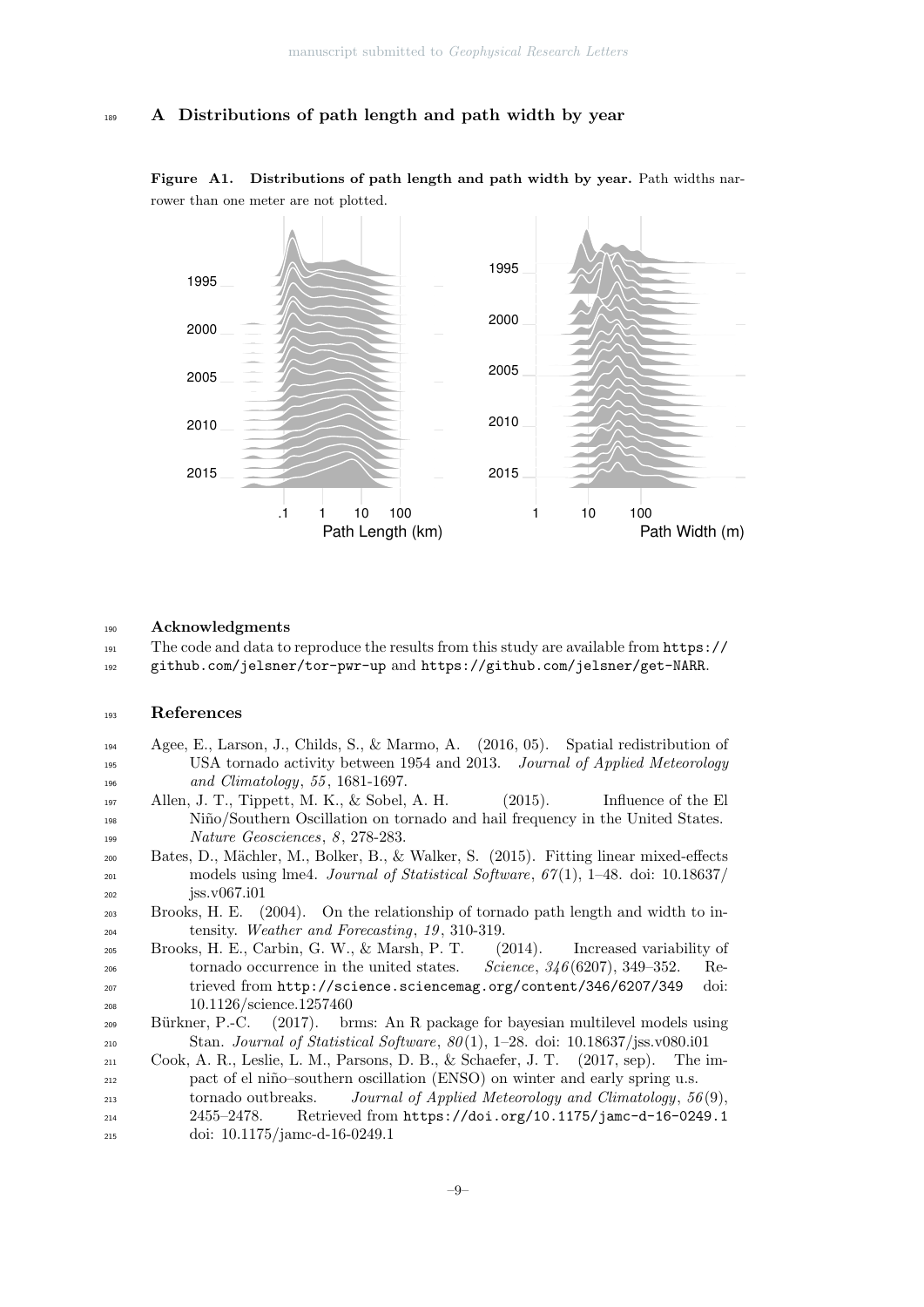| 216        | Cook, A. R., & Schaefer, J. T. (2008). The relation of El Niño-Southern Oscilla-                                                                                                 |
|------------|----------------------------------------------------------------------------------------------------------------------------------------------------------------------------------|
| 217        | tion (ENSO) to winter tornado outbreaks.<br>Monthly Weather Review, 136,                                                                                                         |
| 218        | 3121-3137.                                                                                                                                                                       |
| 219        | DelGenio, A. D., Yao, M.-S., & Jonas, J. (2007, aug). Will moist convection be                                                                                                   |
| 220        | stronger in a warmer climate? Geophysical Research Letters, 34(16). Retrieved                                                                                                    |
| 221        | from https://doi.org/10.1029/2007g1030525 doi: 10.1029/2007gl030525                                                                                                              |
| 222        | Diffenbaugh, N. S., Scherer, M., & Trapp, R. J. (2013).<br>Robust increases in se-                                                                                               |
| 223        | vere thunderstorm environments in response to greenhouse forcing.<br>$Pro-$                                                                                                      |
| 224        | ceedings of the National Academy of Sciences, 110, 16361-16366.<br>doi:                                                                                                          |
| 225        | 10.1073/pnas.1307758110                                                                                                                                                          |
| 226        | Doswell, C. A., Edwards, R., Thompson, R. L., Hart, J. A., & Crosbie, K. C. (2006,                                                                                               |
| 227        | dec). A simple and flexible method for ranking severe weather events. Weather                                                                                                    |
| 228        | and Forecasting, 21(6), 939-951. Retrieved from https://doi.org/10.1175/                                                                                                         |
| 229        | waf959.1 doi: 10.1175/waf959.1                                                                                                                                                   |
| 230        | Elsner, J. B., Elsner, S. C., & Jagger, T. H. (2015). The increasing efficiency of tor-                                                                                          |
| 231        | nado days in the United States. Climate Dynamics, $\langle 45(3-4), 651-659 \rangle$ .                                                                                           |
| 232        | Elsner, J. B., Jagger, T. H., & Elsner, I. J. (2014). Tornado intensity estimated from                                                                                           |
| 233        | damage path dimensions. PLoS ONE, $9(9)$ , e107571.                                                                                                                              |
| 234        | Elsner, J. B., Jagger, T. H., Widen, H. M., & Chavas, D. R. (2014). Daily tornado                                                                                                |
| 235        | frequency distributions in the United States. Environmental Research Letters,                                                                                                    |
| 236        | $9(2)$ , 024018.<br>Fricker, T., & Elsner, J. B. (2015). Kinetic energy of tornadoes in the United States.                                                                       |
| 237        | PLoSONE, 10, e0131090. doi: 10.1371/journal.pone.0131090                                                                                                                         |
| 238<br>239 | Fricker, T., Elsner, J. B., & Jagger, T. H. (2017). Population and energy elasticity of                                                                                          |
| 240        | tornado casualties. Geophysical Research Letters, $44$ , 3941-3949. doi: 10.1002/                                                                                                |
| 241        | 2017GL073093                                                                                                                                                                     |
| 242        | Kunkel, K. E., Karl, T. R., Brooks, H., Kossin, J., Lawrimore, J. H., Arndt, D.,                                                                                                 |
| 243        | $(2013, \text{ apr}).$<br>Monitoring and understanding trends in<br>$\ldots$ Wuebbles, D.                                                                                        |
| 244        | extreme storms: State of knowledge.<br>Bulletin of the American Meteorolog-                                                                                                      |
| 245        | Retrieved from https://doi.org/10.1175/<br><i>ical Society</i> , $94(4)$ , 499-514.                                                                                              |
| 246        | bams-d-11-00262.1 doi: 10.1175/bams-d-11-00262.1                                                                                                                                 |
| 247        | Ramsdell, J. V., Jr, & Rishel, J. P. (2007, February). Tornado Climatology of the                                                                                                |
| 248        | Contiguous United States (Tech. Rep. Nos. NUREG/CR-4461, PNNL-15112).                                                                                                            |
| 249        | P.O. Box 999, Richland, WA 99352: Pacific Northwest National Laboratory.                                                                                                         |
| 250        | Response of tropical precipitation to global warm-<br>Romps, D. M.<br>$(2011, \text{jan}).$                                                                                      |
| 251        | Journal of the Atmospheric Sciences, $68(1)$ , 123-138.<br>Retrieved from<br>ing.                                                                                                |
| 252        | https://doi.org/10.1175/2010jas3542.1 doi: 10.1175/2010jas3542.1                                                                                                                 |
| 253        | Seeley, J. T., & Romps, D. M. (2015, nov). Why does tropical convective avail-                                                                                                   |
| 254        | able potential energy (cape) increase with warming?<br>Geophysical Research                                                                                                      |
| 255        | Letters, $42(23)$ , 10,429-10,437.<br>Retrieved from https://doi.org/10.1002/                                                                                                    |
| 256        | 2015GL066199 doi: 10.1002/2015GL066199                                                                                                                                           |
| 257        | Singh, M. S., & O'Gorman, P. A. $(2013, \text{aug})$ . Influence of entrainment on the ther-<br>mal stratification in simulations of radiative-convective equilibrium. Geophysi- |
| 258        | cal Research Letters, $40(16)$ , 4398-4403. Retrieved from https://doi.org/10                                                                                                    |
| 259        | .1002/grl.50796 doi: 10.1002/grl.50796                                                                                                                                           |
| 260<br>261 | Sobel, A. H., & Camargo, S. J. (2011, jan).<br>Projected future seasonal changes in                                                                                              |
| 262        | tropical summer climate. Journal of Climate, $24(2)$ , 473-487. Retrieved from                                                                                                   |
| 263        | https://doi.org/10.1175/2010jcli3748.1 doi: 10.1175/2010jcli3748.1                                                                                                               |
| 264        | Thompson, R., & Vescio, M. (1998). The Destruction Potential Index - A Method                                                                                                    |
| 265        | for Comparing Tornado Days. In 19th conference on severe local storms.                                                                                                           |
| 266        | Tippett, M. K., Lepore, C., & Cohen, J. E.<br>$(2016, \text{ dec}).$<br>More tornadoes in                                                                                        |
| 267        | the most extreme u.s. tornado outbreaks.<br>Science, $354(6318)$ , 1419–                                                                                                         |
| 268        | Retrieved from https://doi.org/10.1126/science.aah7393<br>1423.<br>doi:                                                                                                          |
| 269        | $10.1126$ /science.aah $7393$                                                                                                                                                    |
| 270        | Tippett, M. K., Sobel, A. H., Camargo, S. J., & Allen, J. T.<br>(2014).<br>An empirical                                                                                          |